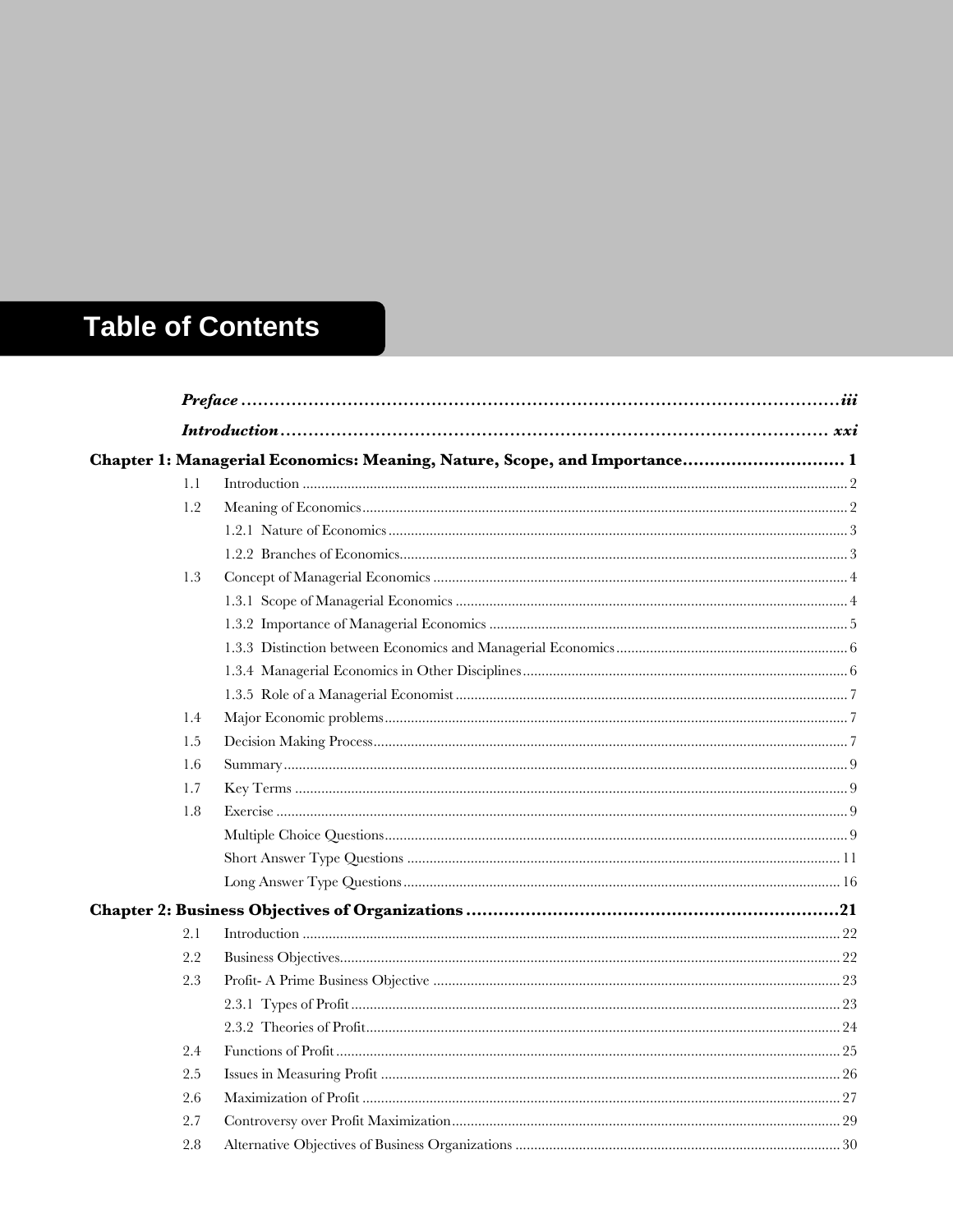| 2.9  |  |
|------|--|
| 2.10 |  |
| 2.11 |  |
| 2.12 |  |
| 2.13 |  |
|      |  |
|      |  |
|      |  |
|      |  |
| 3.1  |  |
| 3.2  |  |
| 3.3  |  |
| 3.4  |  |
| 3.5  |  |
|      |  |
|      |  |
|      |  |
|      |  |
|      |  |
| 3.6  |  |
|      |  |
|      |  |
| 3.7  |  |
| 3.8  |  |
| 3.9  |  |
|      |  |
|      |  |
|      |  |
|      |  |
|      |  |
| 3.10 |  |
| 3.11 |  |
| 3.12 |  |
|      |  |
|      |  |
| 3.13 |  |
| 3.14 |  |
| 3.15 |  |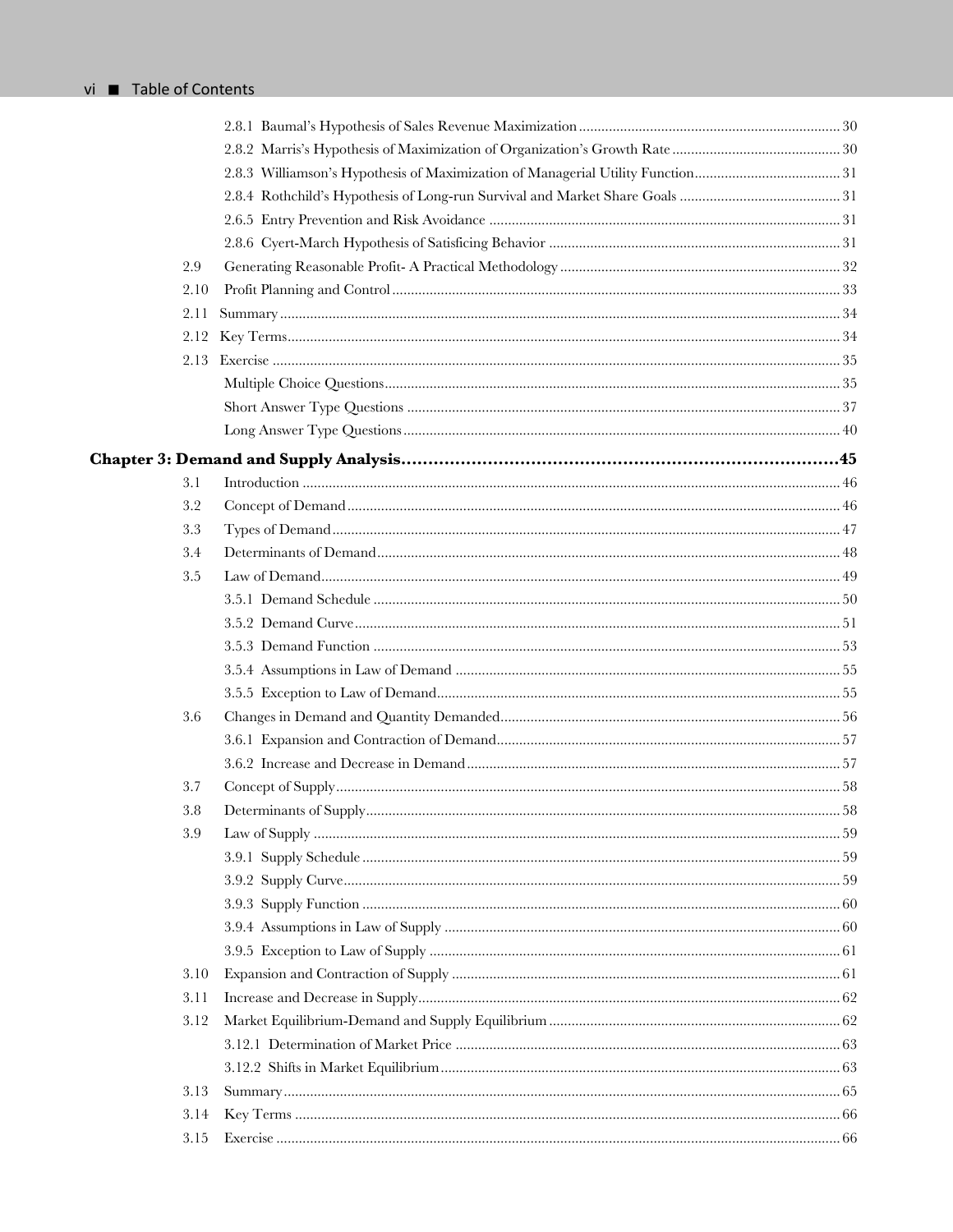| 4.1  |  |
|------|--|
| 4.2  |  |
|      |  |
|      |  |
| 4.3  |  |
|      |  |
|      |  |
| 4.4  |  |
|      |  |
|      |  |
| 4.5  |  |
| 4.6  |  |
|      |  |
|      |  |
| 4.7  |  |
|      |  |
|      |  |
|      |  |
|      |  |
|      |  |
|      |  |
|      |  |
|      |  |
| 4.8  |  |
| 4.9  |  |
| 4.10 |  |
|      |  |
|      |  |
|      |  |
|      |  |
| 5.1  |  |
| 5.2  |  |
| 5.3  |  |
| 5.4  |  |
|      |  |
|      |  |
|      |  |
|      |  |
|      |  |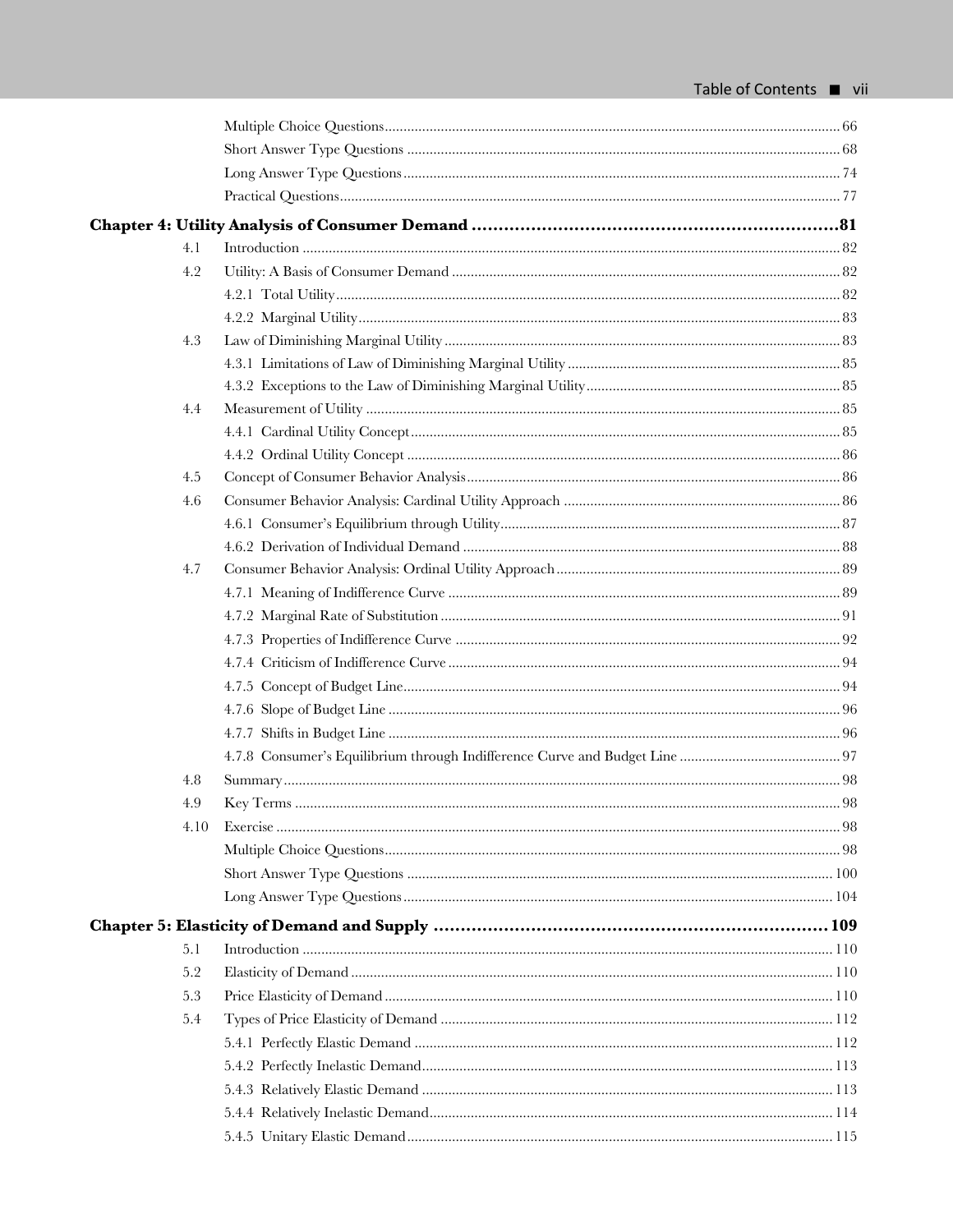| 5.5  |  |
|------|--|
|      |  |
|      |  |
|      |  |
|      |  |
| 5.6  |  |
| 5.7  |  |
| 5.8  |  |
|      |  |
|      |  |
|      |  |
| 5.9  |  |
|      |  |
|      |  |
|      |  |
| 5.10 |  |
|      |  |
|      |  |
| 5.11 |  |
|      |  |
|      |  |
|      |  |
| 5.12 |  |
| 5.13 |  |
| 5.14 |  |
|      |  |
|      |  |
|      |  |
|      |  |
|      |  |
| 6.1  |  |
| 6.2  |  |
|      |  |
|      |  |
|      |  |
|      |  |
| 6.3  |  |
|      |  |
|      |  |
| 6.4  |  |
|      |  |
|      |  |
|      |  |
| 6.5  |  |
| 6.6  |  |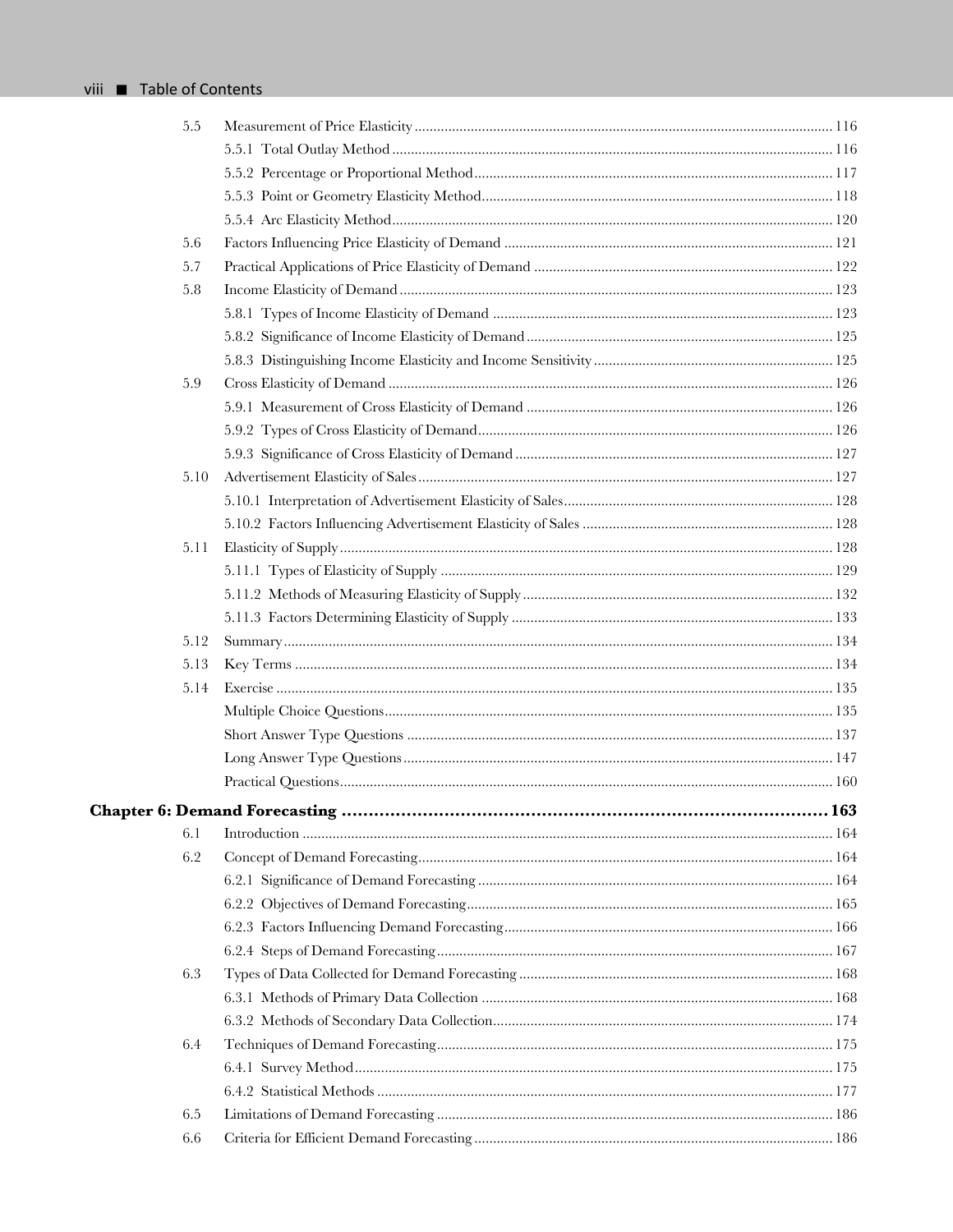| 6.7  |  |
|------|--|
| 6.8  |  |
| 6.9  |  |
|      |  |
|      |  |
|      |  |
|      |  |
| 7.1  |  |
| 7.2  |  |
| 7.3  |  |
|      |  |
|      |  |
|      |  |
|      |  |
| 7.4  |  |
| 7.5  |  |
| 7.6  |  |
|      |  |
|      |  |
|      |  |
| 7.7  |  |
|      |  |
|      |  |
|      |  |
|      |  |
| 7.8  |  |
| 7.9  |  |
|      |  |
|      |  |
| 7.10 |  |
|      |  |
|      |  |
|      |  |
|      |  |
|      |  |
|      |  |
|      |  |
| 7.12 |  |
| 7.13 |  |
| 7.14 |  |
|      |  |
|      |  |
|      |  |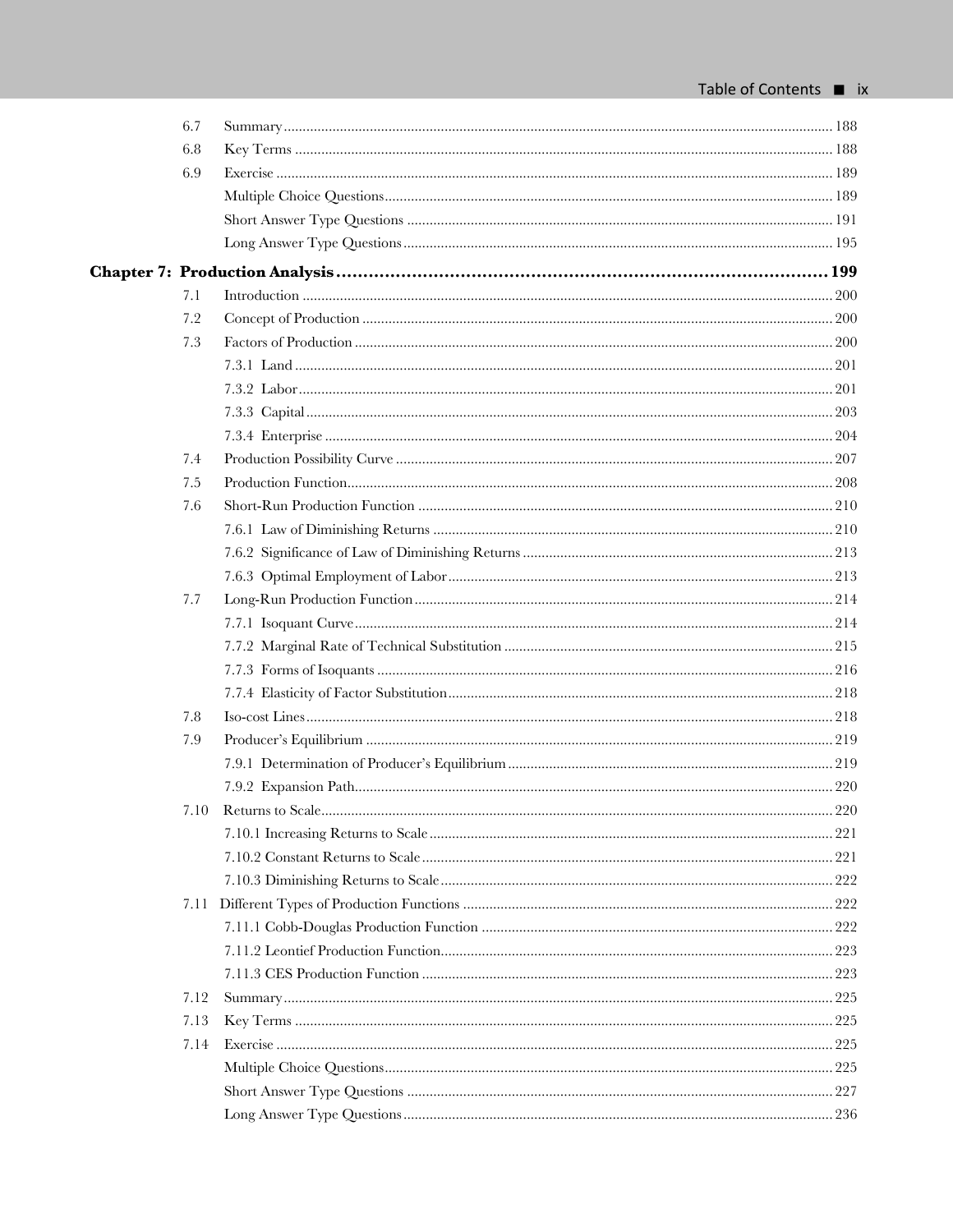|      |                                                                            | .249 |
|------|----------------------------------------------------------------------------|------|
| 8.1  |                                                                            |      |
| 8.2  |                                                                            |      |
| 8.3  |                                                                            |      |
|      |                                                                            |      |
|      |                                                                            |      |
| 8.4  |                                                                            |      |
| 8.5  |                                                                            |      |
|      |                                                                            |      |
|      |                                                                            |      |
|      |                                                                            |      |
| 8.6  |                                                                            |      |
| 8.7  |                                                                            |      |
|      |                                                                            |      |
|      |                                                                            |      |
|      |                                                                            |      |
|      |                                                                            |      |
| 8.8  |                                                                            |      |
|      |                                                                            |      |
|      |                                                                            |      |
| 8.9  |                                                                            |      |
| 8.10 |                                                                            |      |
| 8.11 |                                                                            |      |
|      |                                                                            |      |
|      |                                                                            |      |
|      |                                                                            |      |
|      |                                                                            |      |
| 9.1  |                                                                            |      |
| 9.2  |                                                                            |      |
| 9.3  | Classification of Market                                                   | 278  |
| 9.4  |                                                                            |      |
|      |                                                                            |      |
|      |                                                                            |      |
|      |                                                                            |      |
| 9.5  |                                                                            |      |
| 9.6  |                                                                            |      |
| 9.7  |                                                                            |      |
|      |                                                                            |      |
|      |                                                                            |      |
|      |                                                                            |      |
|      | Chapter 10: Pricing and Output Decisions: Perfect Competition and Monopoly | 297  |
| 10.1 |                                                                            |      |
| 10.2 |                                                                            |      |
|      |                                                                            |      |
|      |                                                                            |      |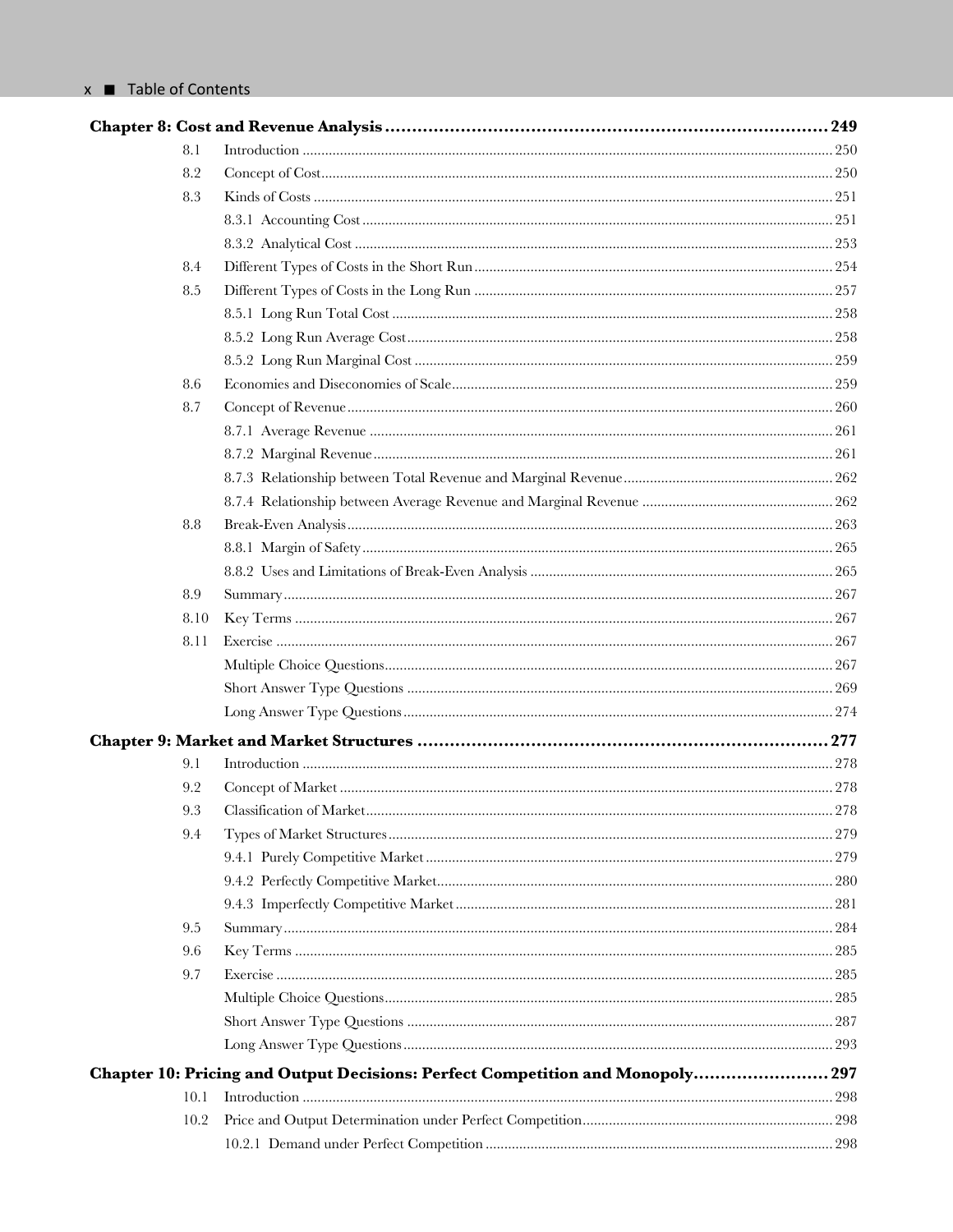| 10.3 |                                                                        |  |
|------|------------------------------------------------------------------------|--|
|      |                                                                        |  |
|      |                                                                        |  |
|      |                                                                        |  |
| 10.4 |                                                                        |  |
|      |                                                                        |  |
|      |                                                                        |  |
|      |                                                                        |  |
|      |                                                                        |  |
| 10.5 |                                                                        |  |
|      |                                                                        |  |
|      |                                                                        |  |
|      |                                                                        |  |
|      |                                                                        |  |
| 10.6 |                                                                        |  |
| 10.7 |                                                                        |  |
| 10.8 |                                                                        |  |
| 10.9 |                                                                        |  |
|      |                                                                        |  |
|      |                                                                        |  |
|      |                                                                        |  |
|      |                                                                        |  |
|      | Chapter 11: Pricing and Output Decisions: Monopolistic Competition 323 |  |
| 11.1 |                                                                        |  |
| 11.2 |                                                                        |  |
| 11.3 |                                                                        |  |
|      |                                                                        |  |
|      |                                                                        |  |
|      |                                                                        |  |
| 11.5 |                                                                        |  |
| 11.6 |                                                                        |  |
| 11.7 |                                                                        |  |
|      |                                                                        |  |
|      |                                                                        |  |
| 11.8 |                                                                        |  |
| 11.9 |                                                                        |  |
| 11.9 |                                                                        |  |
|      |                                                                        |  |
|      |                                                                        |  |
|      |                                                                        |  |
|      |                                                                        |  |
|      |                                                                        |  |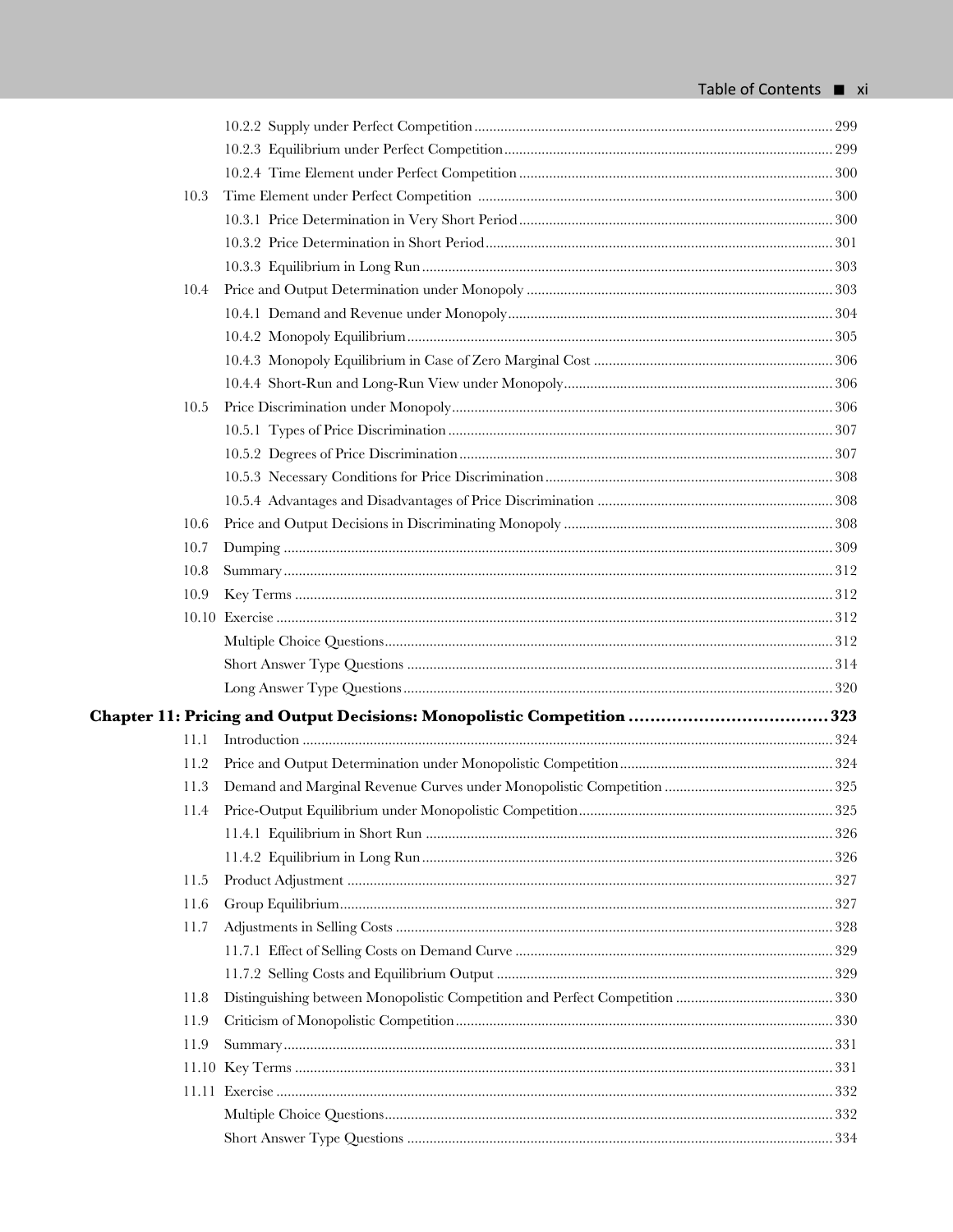| 12.1 |  |
|------|--|
| 12.2 |  |
| 12.3 |  |
| 12.4 |  |
| 12.5 |  |
| 12.6 |  |
|      |  |
|      |  |
|      |  |
| 12.7 |  |
|      |  |
|      |  |
|      |  |
| 12.8 |  |
| 12.9 |  |
|      |  |
|      |  |
|      |  |
|      |  |
|      |  |
|      |  |
| 13.1 |  |
| 13.2 |  |
|      |  |
|      |  |
|      |  |
|      |  |
|      |  |
|      |  |
|      |  |
| 13.3 |  |
| 13.4 |  |
| 13.5 |  |
|      |  |
|      |  |
|      |  |
|      |  |
|      |  |
| 13.6 |  |
| 13.7 |  |
| 13.8 |  |
|      |  |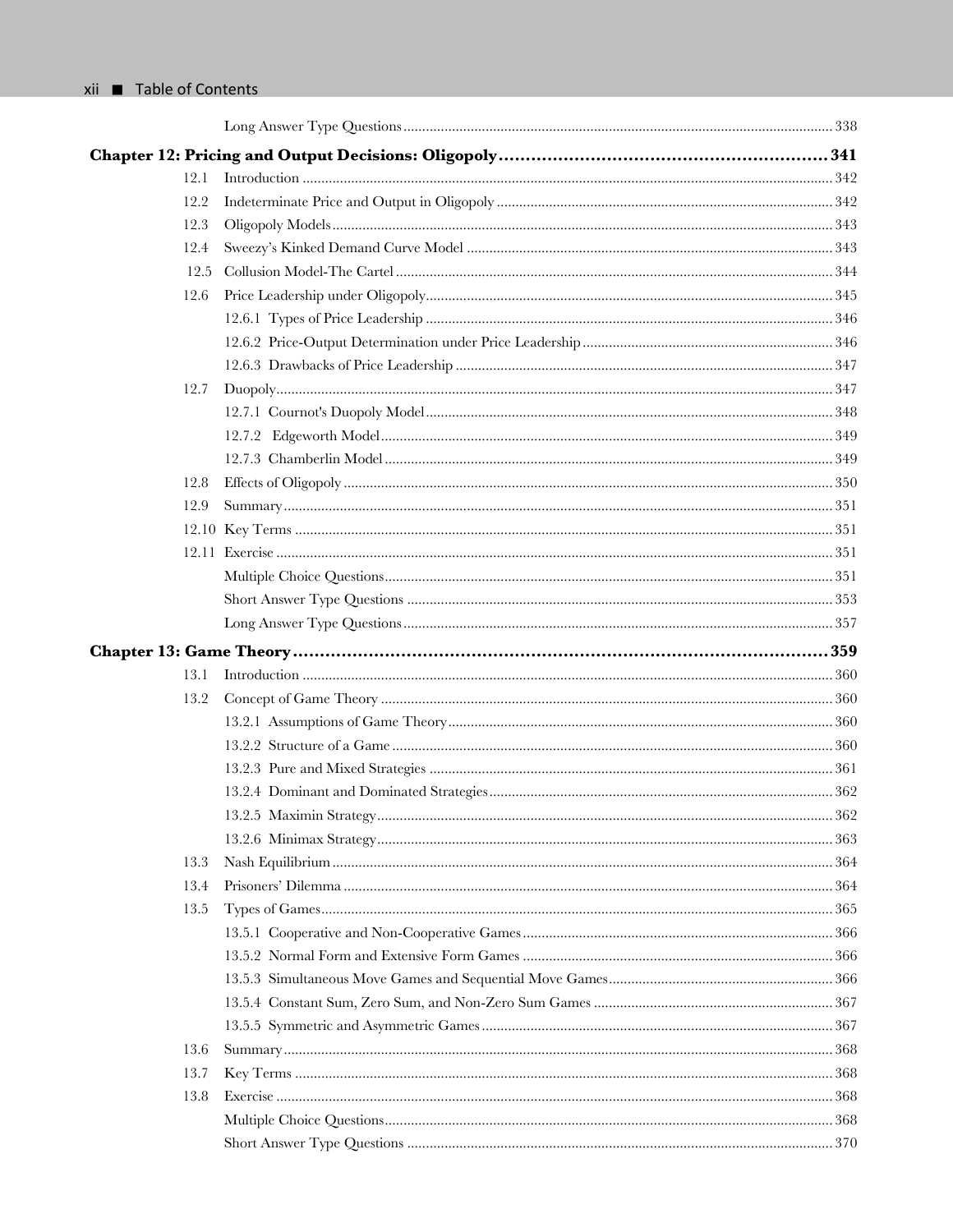| 14.1 |  |
|------|--|
| 14.2 |  |
|      |  |
|      |  |
| 14.3 |  |
| 14.4 |  |
|      |  |
|      |  |
|      |  |
|      |  |
| 14.5 |  |
|      |  |
|      |  |
|      |  |
|      |  |
|      |  |
| 14.6 |  |
| 14.7 |  |
| 14.8 |  |
| 14.9 |  |
|      |  |
|      |  |
|      |  |
|      |  |
|      |  |
|      |  |
| 15.1 |  |
|      |  |
| 15.3 |  |
|      |  |
|      |  |
| 15.4 |  |
|      |  |
|      |  |
| 15.5 |  |
| 15.6 |  |
| 15.7 |  |
|      |  |
|      |  |
|      |  |
|      |  |
|      |  |
|      |  |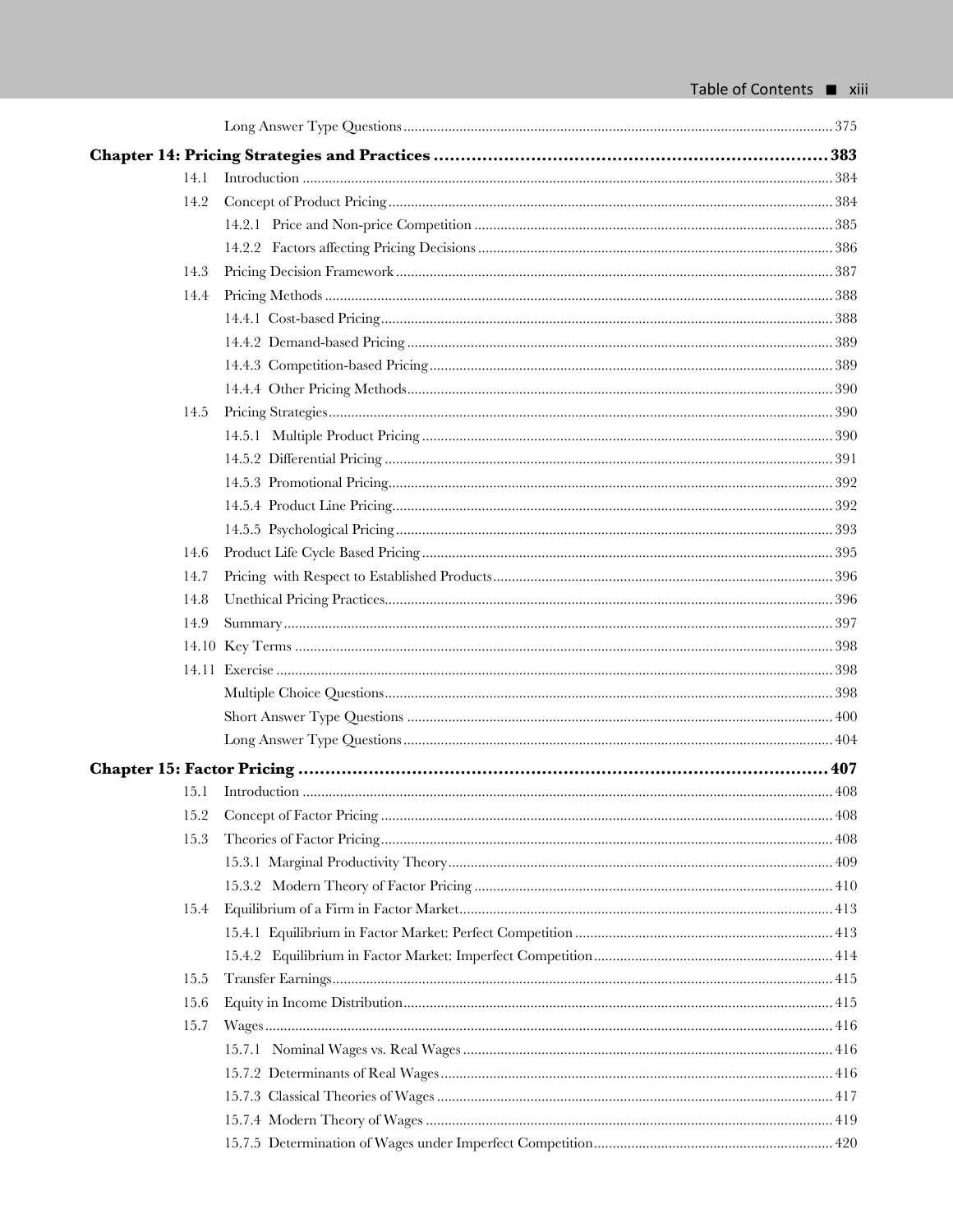| 15.8 |  |
|------|--|
|      |  |
|      |  |
|      |  |
| 15.9 |  |
|      |  |
|      |  |
|      |  |
|      |  |
|      |  |
|      |  |
|      |  |
|      |  |
|      |  |
|      |  |
|      |  |
|      |  |
| 16.1 |  |
| 16.2 |  |
|      |  |
|      |  |
|      |  |
|      |  |
|      |  |
|      |  |
|      |  |
|      |  |
| 16.3 |  |
|      |  |
|      |  |
|      |  |
| 16.4 |  |
| 16.5 |  |
| 16.6 |  |
|      |  |
|      |  |
|      |  |
|      |  |
|      |  |
| 17.1 |  |
| 17.2 |  |
|      |  |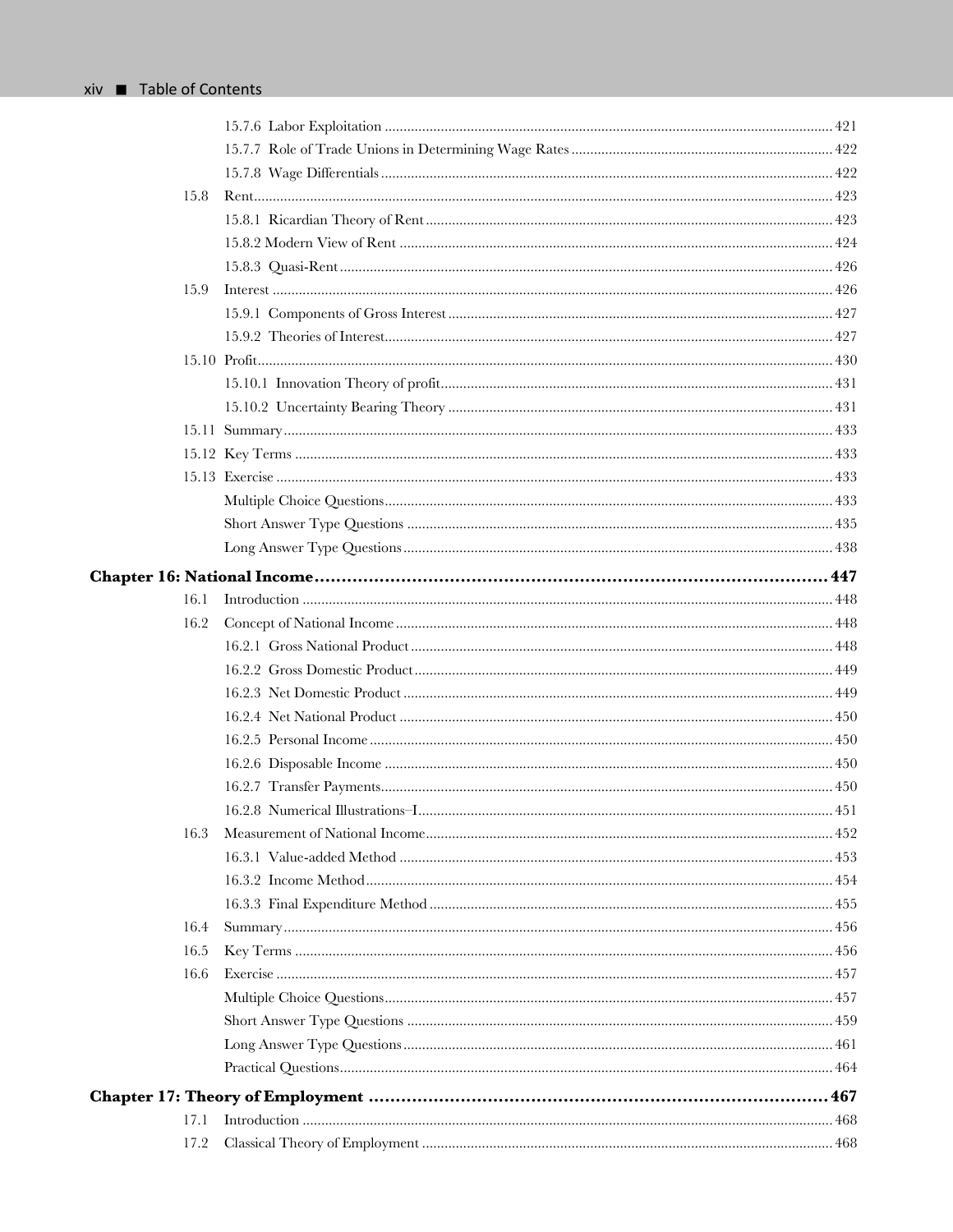| 17.3 |                                                                                    |  |
|------|------------------------------------------------------------------------------------|--|
|      |                                                                                    |  |
|      |                                                                                    |  |
|      |                                                                                    |  |
| 17.4 |                                                                                    |  |
|      |                                                                                    |  |
|      |                                                                                    |  |
| 17.5 |                                                                                    |  |
| 17.6 |                                                                                    |  |
| 17.7 |                                                                                    |  |
|      |                                                                                    |  |
|      |                                                                                    |  |
|      |                                                                                    |  |
|      |                                                                                    |  |
| 18.1 |                                                                                    |  |
| 18.2 |                                                                                    |  |
|      |                                                                                    |  |
|      |                                                                                    |  |
| 18.3 |                                                                                    |  |
|      | 18.3.1 Change in Government Expenditure and Government Expenditure Multiplier  506 |  |
|      |                                                                                    |  |
|      |                                                                                    |  |
|      |                                                                                    |  |
| 18.4 |                                                                                    |  |
|      |                                                                                    |  |
|      |                                                                                    |  |
|      |                                                                                    |  |
| 18.5 |                                                                                    |  |
| 18.6 |                                                                                    |  |
| 18.7 |                                                                                    |  |
|      |                                                                                    |  |
|      |                                                                                    |  |
|      |                                                                                    |  |
|      |                                                                                    |  |
| 19.1 |                                                                                    |  |
| 19.2 |                                                                                    |  |
| 19.3 |                                                                                    |  |
|      |                                                                                    |  |
|      |                                                                                    |  |
|      |                                                                                    |  |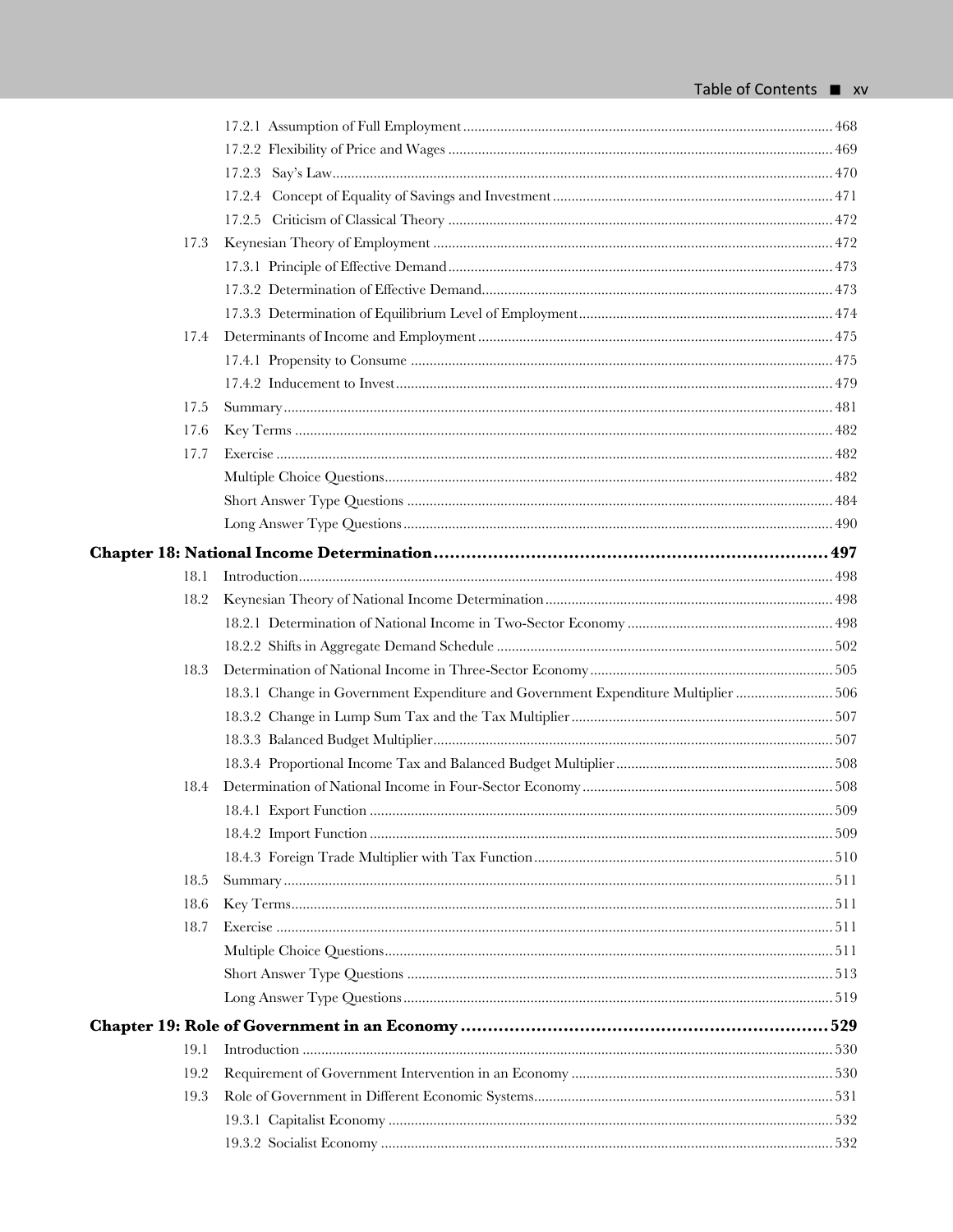| 19.4 |  |
|------|--|
| 19.5 |  |
|      |  |
|      |  |
| 19.6 |  |
| 19.7 |  |
|      |  |
|      |  |
| 19.8 |  |
|      |  |
|      |  |
|      |  |
| 19.9 |  |
|      |  |
|      |  |
|      |  |
|      |  |
|      |  |
|      |  |
|      |  |
| 20.1 |  |
| 20.2 |  |
| 20.3 |  |
|      |  |
|      |  |
|      |  |
|      |  |
|      |  |
|      |  |
|      |  |
|      |  |
|      |  |
| 20.5 |  |
|      |  |
|      |  |
|      |  |
|      |  |
|      |  |
| 20.6 |  |
| 20.7 |  |
| 20.8 |  |
|      |  |
|      |  |
|      |  |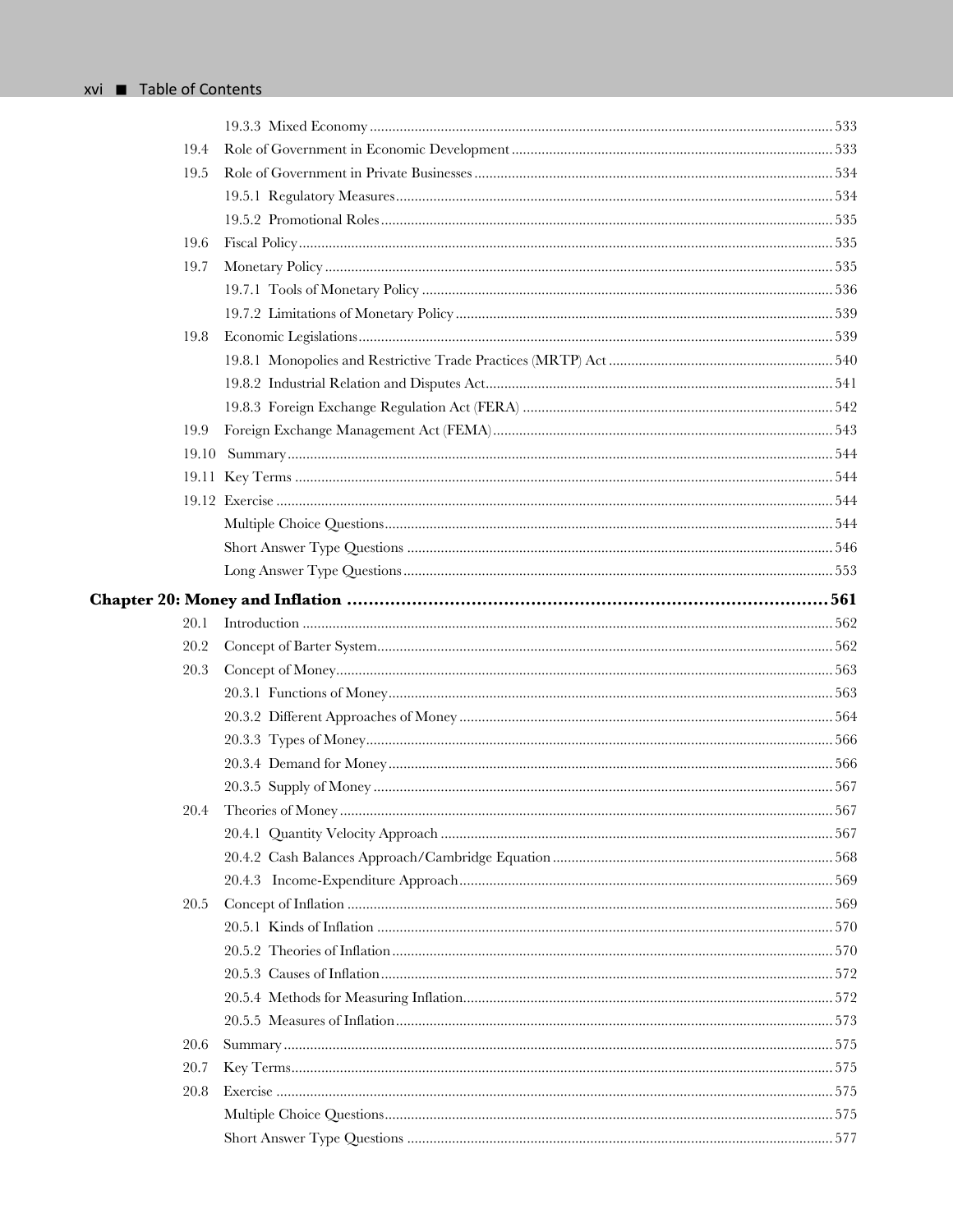| 21.1 |  |
|------|--|
| 21.2 |  |
| 21.3 |  |
|      |  |
|      |  |
|      |  |
|      |  |
|      |  |
| 21.4 |  |
|      |  |
|      |  |
|      |  |
|      |  |
|      |  |
|      |  |
| 21.5 |  |
| 21.6 |  |
| 21.7 |  |
| 21.8 |  |
|      |  |
|      |  |
|      |  |
|      |  |
| 22.1 |  |
| 22.2 |  |
| 22.3 |  |
|      |  |
|      |  |
| 22.4 |  |
| 22.5 |  |
| 22.6 |  |
| 22.7 |  |
| 22.8 |  |
| 22.9 |  |
|      |  |
|      |  |
|      |  |
|      |  |
| 23.1 |  |
| 23.2 |  |
|      |  |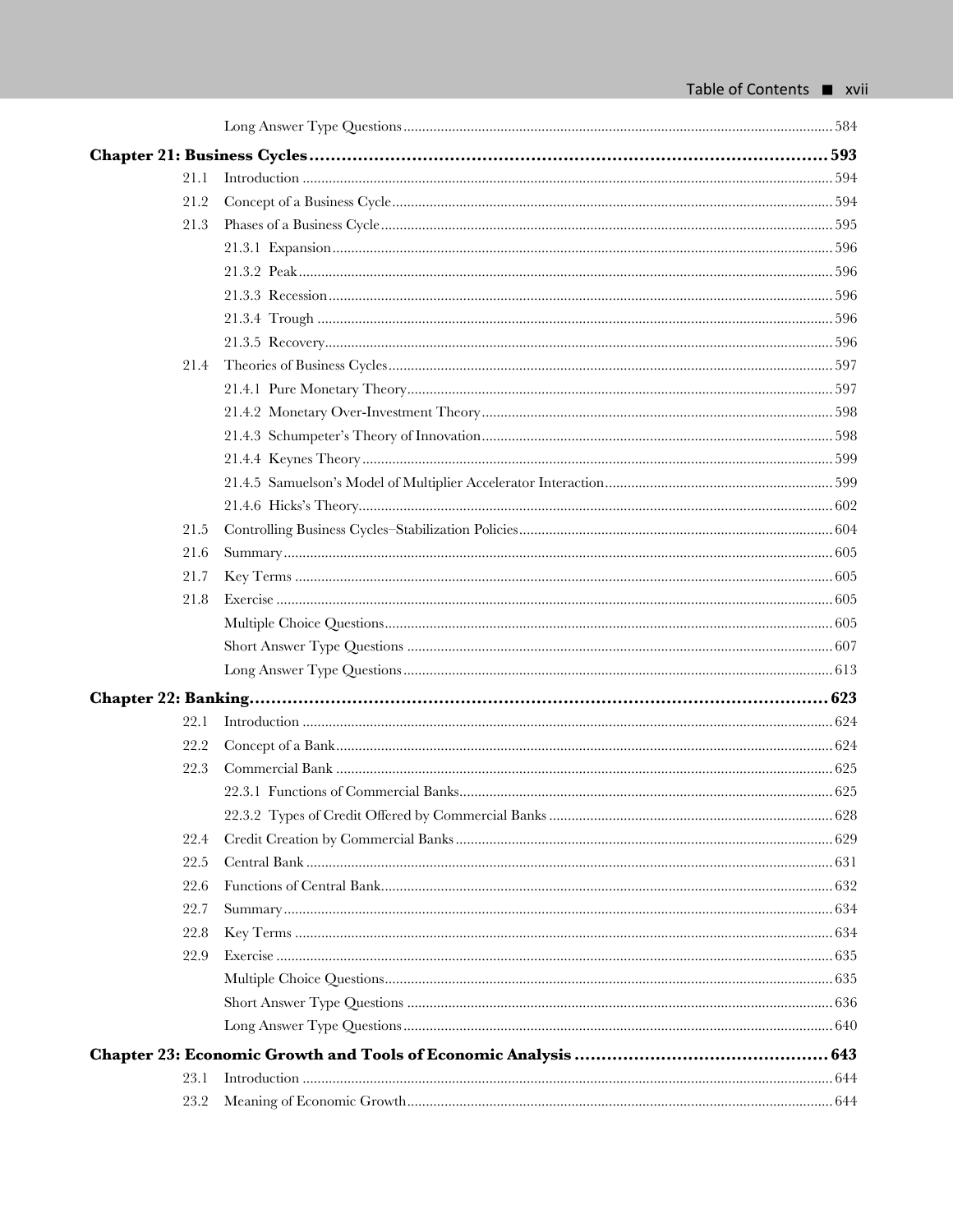| 23.3 |  |
|------|--|
|      |  |
|      |  |
| 23.4 |  |
|      |  |
|      |  |
|      |  |
|      |  |
| 23.5 |  |
| 23.6 |  |
| 23.7 |  |
|      |  |
|      |  |
|      |  |
|      |  |
| 24.1 |  |
| 24.2 |  |
| 24.3 |  |
|      |  |
|      |  |
|      |  |
|      |  |
|      |  |
| 24.4 |  |
|      |  |
|      |  |
| 24.5 |  |
|      |  |
|      |  |
|      |  |
| 24.6 |  |
| 24.7 |  |
| 24.8 |  |
| 24.9 |  |
|      |  |
|      |  |
|      |  |
|      |  |
|      |  |
|      |  |
|      |  |
|      |  |
|      |  |
|      |  |
|      |  |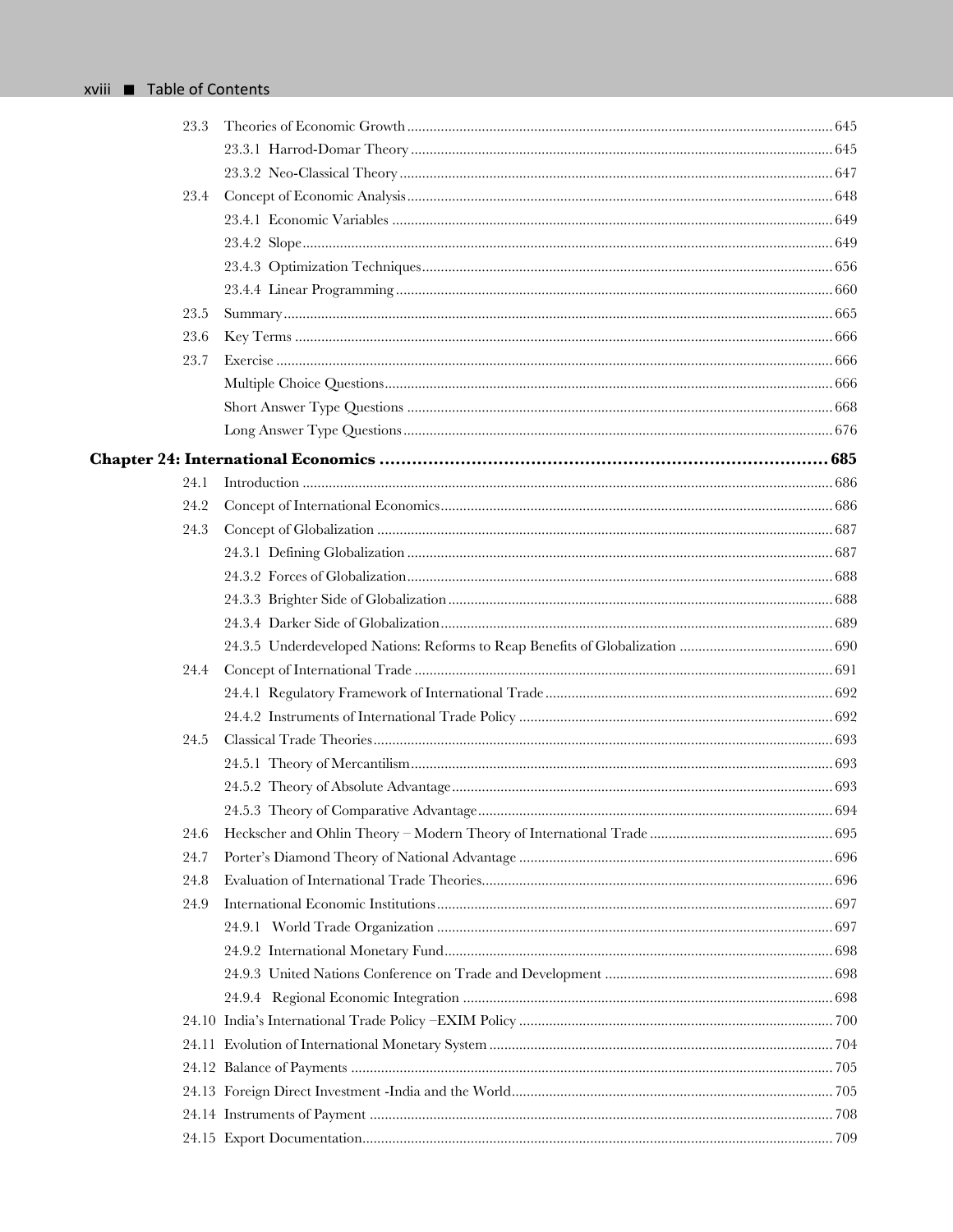| 25.1 |  |
|------|--|
| 25.2 |  |
| 25.3 |  |
| 25.4 |  |
| 25.5 |  |
|      |  |
|      |  |
| 25.6 |  |
|      |  |
|      |  |
|      |  |
|      |  |
|      |  |
|      |  |
| 25.7 |  |
| 25.8 |  |
|      |  |
|      |  |
|      |  |
|      |  |
|      |  |
| 25.9 |  |
|      |  |
|      |  |
|      |  |
|      |  |
|      |  |
|      |  |
|      |  |
|      |  |
|      |  |
|      |  |
|      |  |
|      |  |